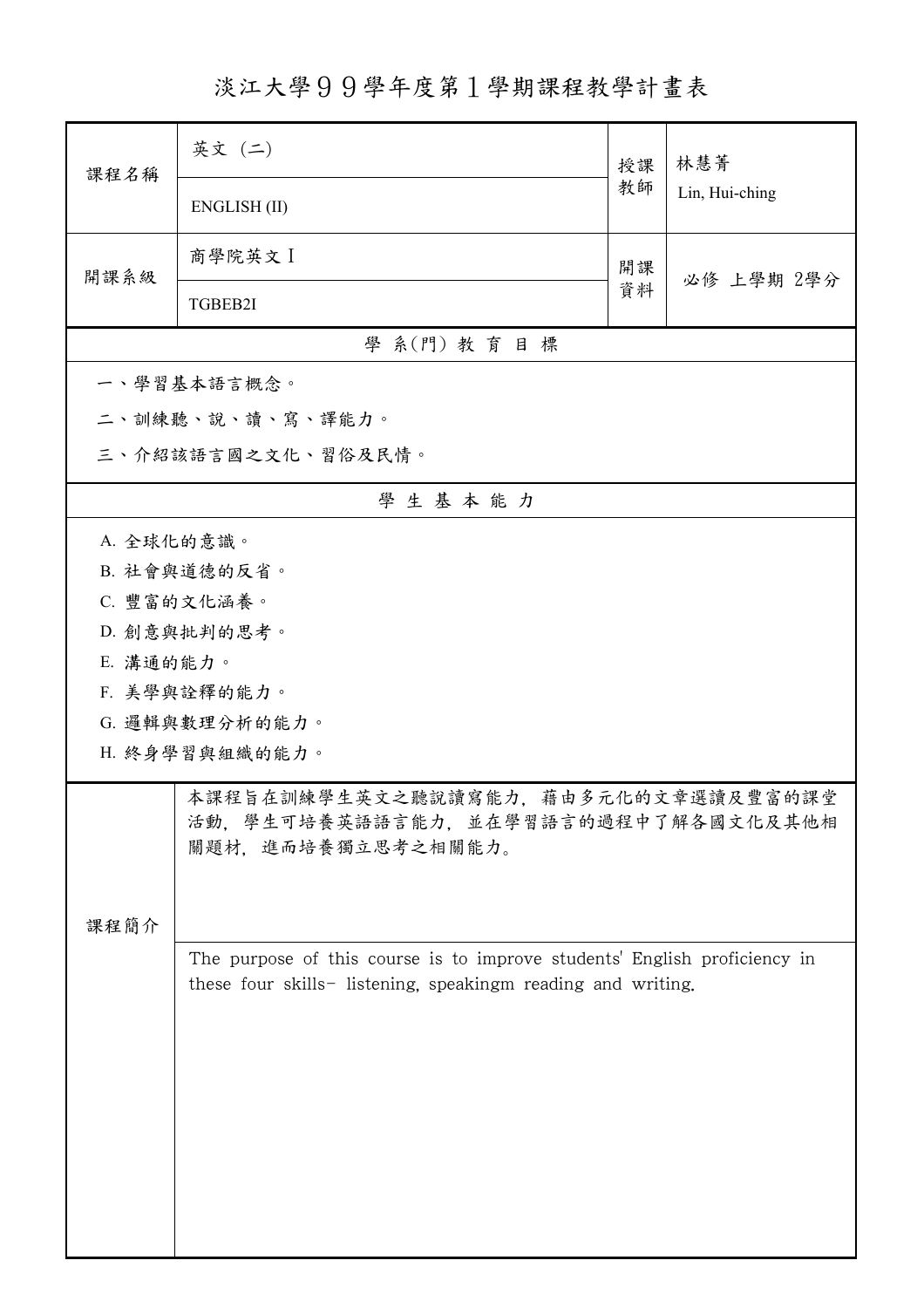本課程教學目標與目標層級、學生基本能力相關性

一、目標層級(選填): (一)「認知」(Cognitive 簡稱C)領域:C1 記憶、C2 瞭解、C3 應用、C4 分析、 C5 評鑑、C6 創造 (二)「技能」(Psychomotor 簡稱P)領域:P1 模仿、P2 機械反應、P3 獨立操作、 P4 聯結操作、P5 自動化、P6 創作 (三)「情意」(Affective 簡稱A)領域:A1 接受、A2 反應、A3 重視、A4 組織、 A5 內化、A6 實踐

二、教學目標與「目標層級」、「學生基本能力」之相關性:

 (一)請先將課程教學目標分別對應前述之「認知」、「技能」與「情意」的各目標層級, 惟單項教學目標僅能對應C、P、A其中一項。

 (二)若對應「目標層級」有1~6之多項時,僅填列最高層級即可(例如:認知「目標層級」 對應為C3、C5、C6項時,只需填列C6即可,技能與情意目標層級亦同)。

 (三)再依據所訂各項教學目標分別對應該系「學生基本能力」。單項教學目標若對應「學 生基本能力」有多項時,則可填列多項「學生基本能力」(例如:「學生基本能力」可 對應A、AD、BEF時,則均填列)。

| 序                       | 教學目標(中文)       |                                                                 | 相關性                |              |  |  |
|-------------------------|----------------|-----------------------------------------------------------------|--------------------|--------------|--|--|
| 號                       |                | 教學目標(英文)                                                        | 目標層級               | 學生基本能力       |  |  |
| $\mathbf{1}$            | 培養基礎語言能力       | Student will develop overall<br>language skills                 | C <sub>2</sub>     | <b>EGH</b>   |  |  |
| $\overline{2}$          | 學習閱讀技巧         | Student will learn reading<br>skills                            | C <sub>4</sub>     | <b>EGH</b>   |  |  |
|                         | 3 增字彙加強文法      | Student will improve<br>grammar and increase<br>vocabulary      | C <sub>1</sub>     | <b>EGH</b>   |  |  |
|                         | 4 練習英文聽說       | Student will develop practical<br>speaking and listening skills | C <sub>3</sub>     | DE           |  |  |
| 5                       | 分析文章結構         | Student can analyze the<br>structure of an article              | C <sub>4</sub>     | <b>GH</b>    |  |  |
| 6                       | 培養文章鑑賞能力       | Student will grow the<br>appreciation of written texts          | A <sub>3</sub>     | DF           |  |  |
| $\overline{7}$          | 學習各國文化         | Student willlearn different<br>cultural themes                  | A <sub>3</sub>     | <b>ABCD</b>  |  |  |
|                         | 8 培養獨立思考能力     | Student will develop critical<br>thinking ability               | C <sub>5</sub>     | <b>BCDEG</b> |  |  |
|                         | 教學目標之教學策略與評量方法 |                                                                 |                    |              |  |  |
| 序<br>號                  | 教學目標           | 教學策略                                                            | 評量方法               |              |  |  |
| $\mathbf{1}$            | 培養基礎語言能力       | 課堂講授、分組討論                                                       | 出席率、討論、小考          |              |  |  |
| $\overline{2}$          | 學習閱讀技巧         | 課堂講授、分組討論                                                       | 出席率、討論、小考          |              |  |  |
| $\overline{\mathbf{3}}$ | 增字彙加強文法        | 課堂講授                                                            | 出席率、小考、期中<br>考、期末考 |              |  |  |
|                         | 4 練習英文聽說       | 分組討論                                                            | 出席率、報告、討論          |              |  |  |
| 5 <sup>5</sup>          | 分析文章結構         | 課堂講授、分組討論                                                       | 出席率、討論             |              |  |  |
|                         | 6 培養文章鑑賞能力     | 分組討論                                                            | 出席率、討論             |              |  |  |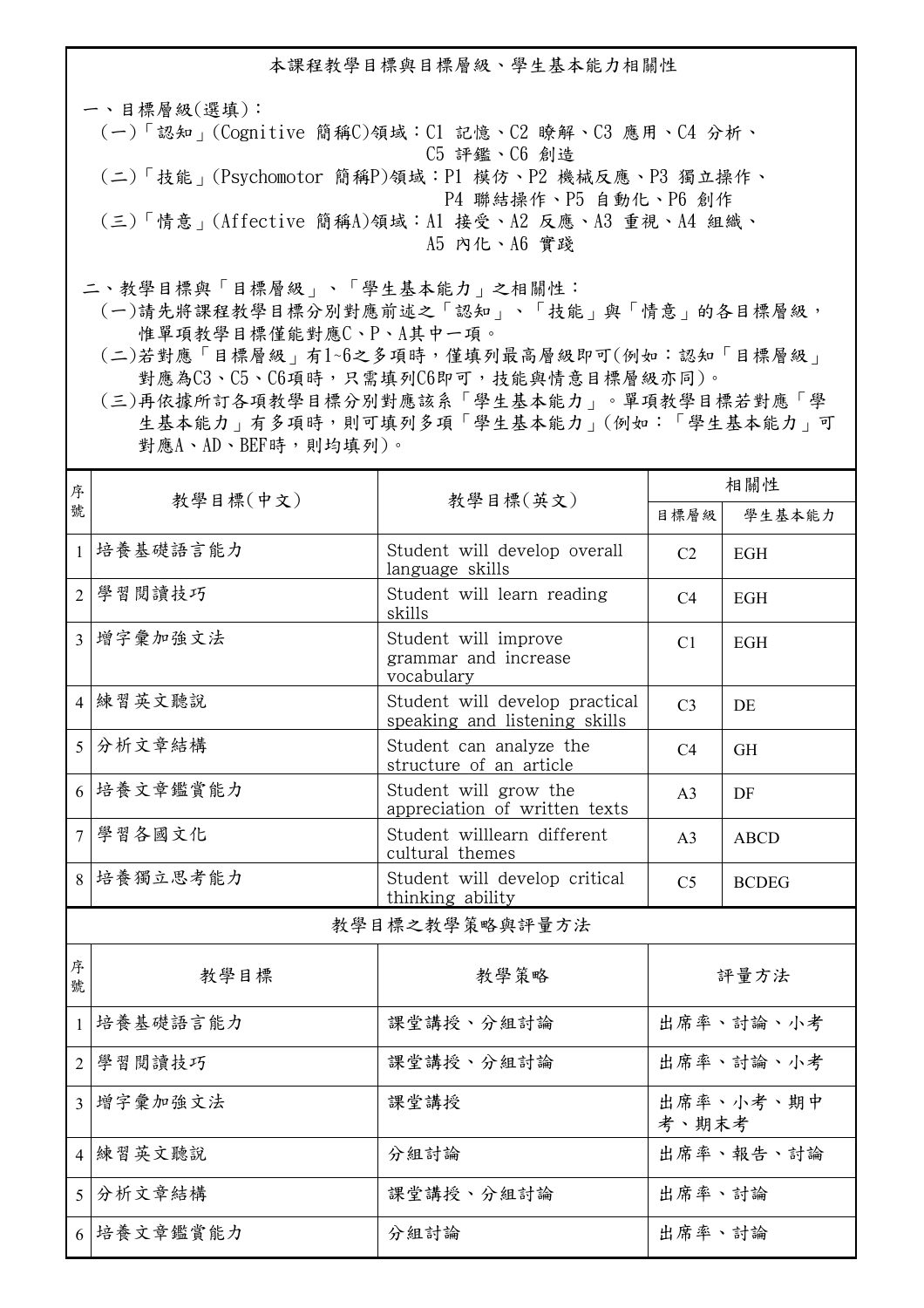| $\overline{7}$ | 學習各國文化                     |                                        | 分組討論  | 出席率、討論 |  |
|----------------|----------------------------|----------------------------------------|-------|--------|--|
| 8              |                            | 培養獨立思考能力<br>分組討論                       |       | 出席率、討論 |  |
|                |                            |                                        | 授課進度表 |        |  |
| 週次             | 內 容 (Subject/Topics)<br>日期 |                                        |       | 備註     |  |
| $\mathbf{1}$   | 09/13                      | Orientation                            |       |        |  |
| $\overline{2}$ | 09/20                      | Unit 1 Art Therapy                     |       |        |  |
| 3              | 09/27                      | Cont.                                  |       |        |  |
| $\overline{4}$ | 10/04                      | Unit 2 From Science Fiction to Reality |       |        |  |
| 5              | 10/11                      | Cont.                                  |       |        |  |
| 6              | 10/18                      | Unit 3 Exporting Labor                 |       |        |  |
| 7              | 10/25                      | Cont.                                  |       |        |  |
| 8              | 11/01                      | Unit 4 Celebrating the Earth           |       |        |  |
| 9              | 11/08                      | Cont.                                  |       |        |  |
| $10\,$         | 11/15                      | 期中考試週                                  |       |        |  |
| 11             | 11/22                      | Unit 5 Virtual Lives                   |       |        |  |
| 12             | $11/29$ Cont.              |                                        |       |        |  |
| 13             | 12/06                      | Unit 6 Kidults                         |       |        |  |
| 14             | 12/13                      | Cont.                                  |       |        |  |
| 15             | 12/20                      | Unit 7 Genetically Modified Food       |       |        |  |
| 16             | 12/27                      | Unit 8 Empires of the Stars            |       |        |  |
| 17             | 01/03                      | Cont.                                  |       |        |  |
| 18             | 01/10                      | 期末考試週                                  |       |        |  |
| 修課應<br>注意事項    |                            |                                        |       |        |  |
|                |                            |                                        |       |        |  |
|                |                            |                                        |       |        |  |
|                |                            |                                        |       |        |  |